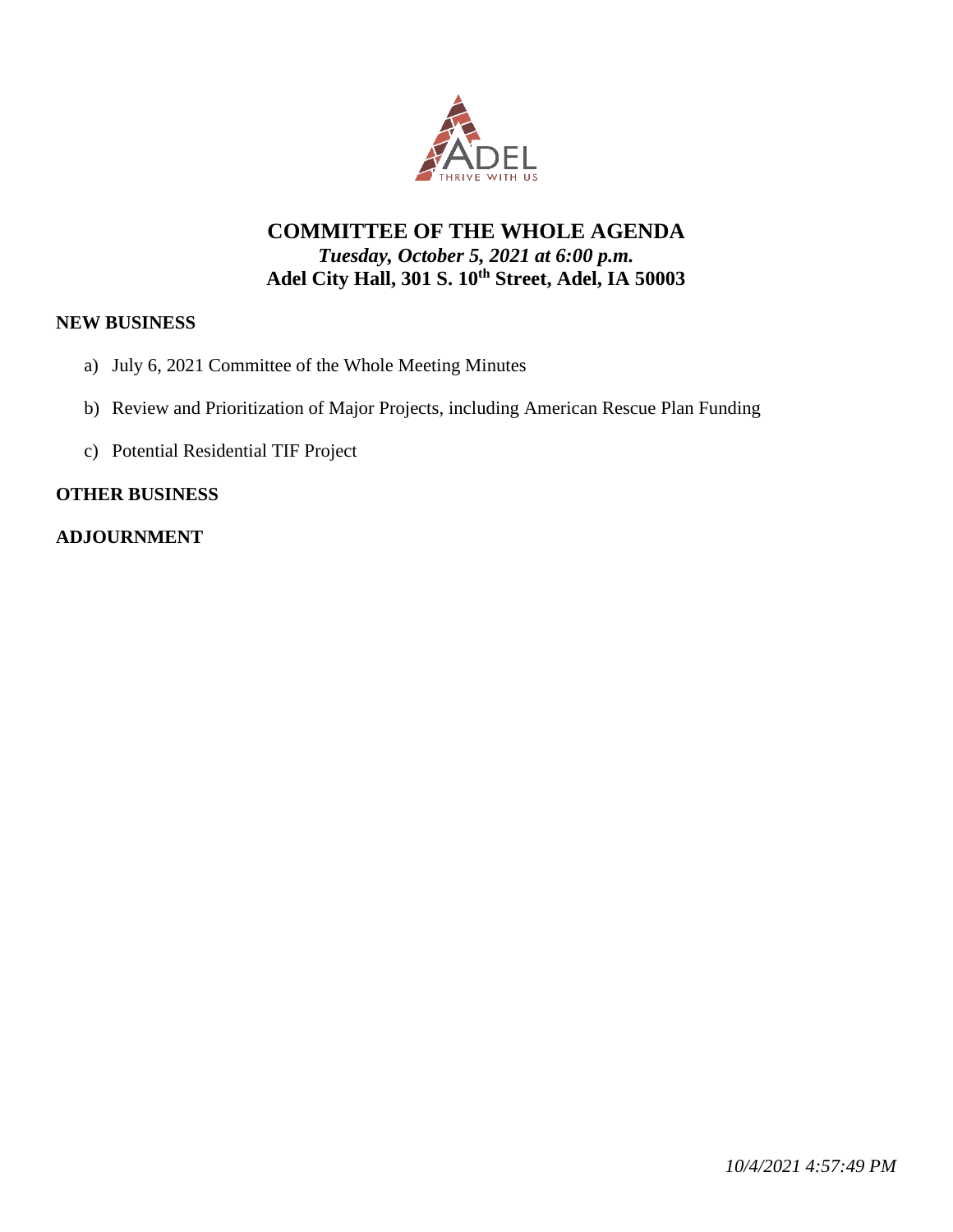# **Committee of the Whole Tuesday, July 6, 2021 – Meeting Minutes**

The City of Adel's Committee of the Whole met in the council chambers at Adel City Hall. McAdon called the meeting to order at 6:05 p.m. Members Present: Christensen, Miller, McAdon, and Ockerman. Selby arrived at 7:08 p.m. during item "e." Others Present: City Administrator Brown, Police Chief Shepherd, Finance Director Sandquist, Public Works Director Overton, Parks & Recreation Director Schenck, Library Director Jayne, Code Compliance Officer Nichols, and McClure reps. Anderson, Brons, and Schug.

#### **NEW BUSINESS**

#### **a) January 5, 2021 Committee of the Whole Meeting Minutes**

Christensen moved, seconded by Ockerman, to approve the minutes. Motion carried unanimously.

#### **b) April 6, 2021 Committee of the Whole Meeting Minutes**

Miller moved, seconded by Christensen, to approve the minutes. Motion carried unanimously.

#### **c) ADM Soccer Club Lease / Utility Bill Request**

ADM Soccer Club reps. Amy Piepmeier and Heith Hockenberry provided a history of the non-profit club's lease in Island Park and the increased cost of utilities. The Club is requesting either a reduced water cost or a reduced lease rate.

Miller asked how often the Club waters the soccer fields. Piepmeier stated that the Club typically waters for 20 minutes in the mornings in June, July, and August, though this year in May as well.

McAdon stated that the City had changed rates in October 2020 to a per thousand-gallon cost. The rates were determined based on the City's operations and debt requirements. Ockerman stated that the City's utilities are not tax-supported, and any relief would be paid for by other rate payers. Piepmeier noted that the Club does not generate revenue like other businesses. McAdon stated that more information would be needed and that no action could occur tonight.

#### **d) Recent Utility Rate Adjustments**

Brown stated that several customers have questioned whether the City's utility rate adjustments on July 1, 2021 should have taken effect with the August 2021 bills. The Code was changed in 2017 to make these rates effective in July. Christensen asked whether the City could change its communications to provide clarity. Anderson noted that every community takes bill readings at different times. Miller suggested that staff could modify the communications next year to make this process clear.

#### **e) Southbridge Lift Station and Extending Sanitary Sewer Line South in Plat 4**

Brown stated that the cost of the proposed Southbridge Lift Station has increased from \$1.4 million to \$2.5 million since September 2019 due to upgrades and enhancements, the pandemic's impact on materials, and inflation. Brons stated that an additional \$205,000 extension is recommended to prepare for the future.

Robert Cramer of Cramer & Associates, Inc. presented his proposal on moving forward with the project, splitting the costs with the City, and reimbursing Cramer & Associates, Inc. with future connection fees. Ockerman stated that the City and Dallas County have a similar agreement for the East Annex project. Anderson noted future improvements would be needed to serve the full 3,200-acre area.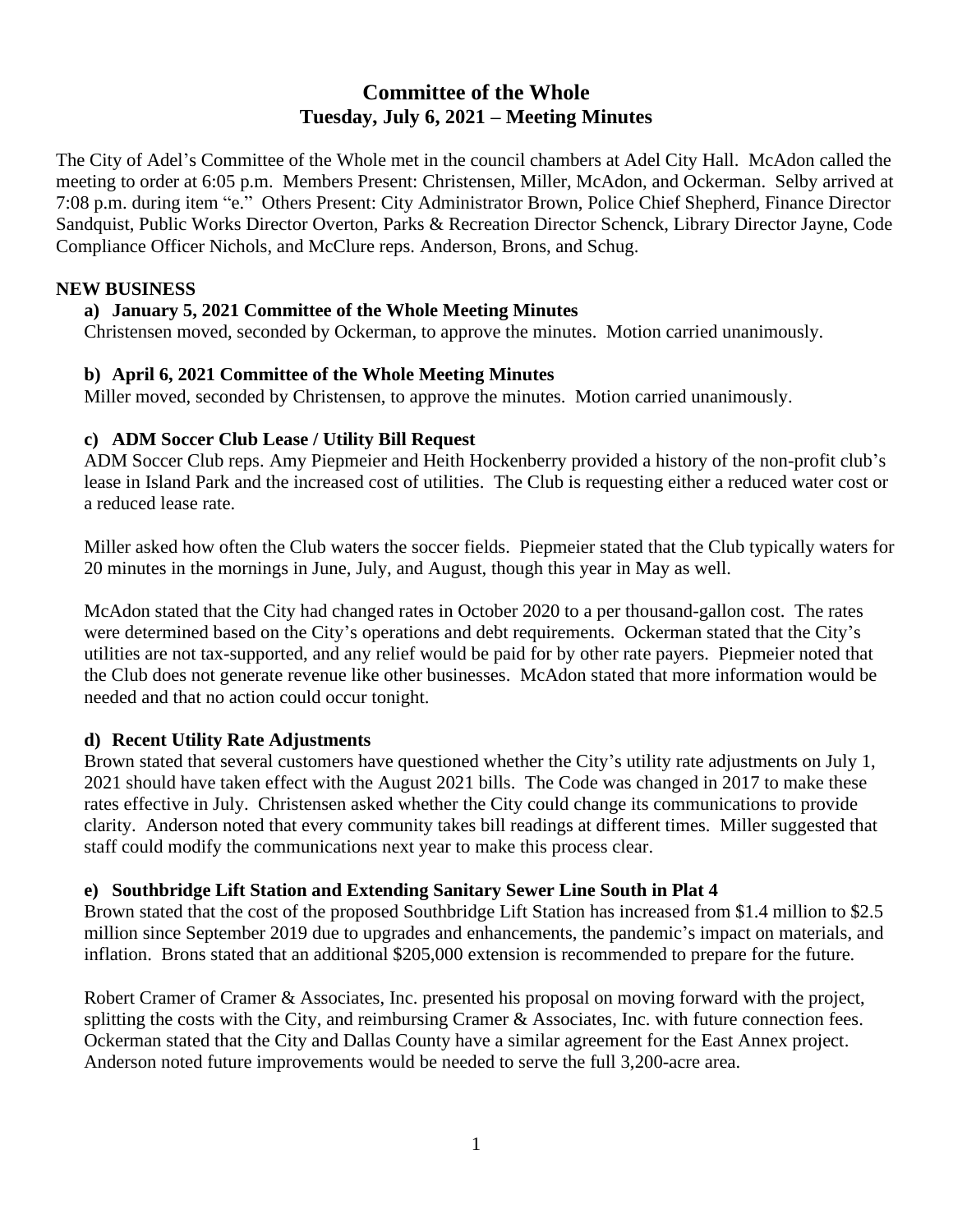McClure has estimated that the City's share of the upgrades will cost \$452,000. Cramer has proposed to pay for the remaining balance with an opportunity to recoup the difference through connection fees. The committee discussed how recent projects were funded. The committee was comfortable moving forward with the bidding at the council level and beginning negotiations with Cramer on the agreement.

#### **f) Review and Prioritization of Major Projects, including American Rescue Plan Funding**

Christensen stated that the City must be careful using the American Rescue Plan funding due to the Treasury guidance. McAdon stated that PFM should be able to run a model on any impacts to our debt service levy. The committee agreed to provide staff with a list of each member's top five projects.

#### **g) Second School Resource Officer**

Shepherd provided an update on the discussions with the ADM School District regarding a second school resource officer. McAdon asked Shepherd to continue the conversation for more details and timelines.

#### **h) Ash Tree Removal Process**

Schenck provided information on the City's ash trees and the plans that other communities are taking to remove them due to the emerald ash borer. The City has saved \$20,000 so far to cover this work, but the cost will depend on how many trees and how big they are. More research will be conducted.

#### **i) Right-Of-Way Policies (i.e., Street Trees, Non-Regulatory Traffic Signs)**

Brown provided background on the street trees discussion and some of the requests on non-regulatory traffic signs. The committee agreed that further changes are necessary to the street trees ordinance, as they impact utilities. Shepherd stated that non-regulatory signs are not enforceable. The committee agreed that the City should avoid non-regulatory signs and that the City's sign ordinance should be enforced accordingly.

#### **j) Cybersecurity**

Brown provided an update on cybersecurity efforts and discussions with the IT firm for several City departments. Christensen stated that it would be helpful to have a list of what the City is doing now to determine what needs to change. Selby provided information about the challenge of ransomware and the potential attacks that have affected other governments.

### **k) 2020 South Dallas County Landfill Agency Annual Report**

McAdon provided the landfill's annual report and information on recycling efforts with Ankeny Sanitation.

### **l) Potential Engagement Agreement with Dorsey & Whitney, LLP and McClure**

Brown stated that McClure and the City have discussed a potential engagement agreement with Dorsey & Whitney to review the City's water utility. Anderson stated that it would be an exploratory phase. The committee agreed to consider this further at the council meeting.

#### **OTHER BUSINESS**

### **ADJOURNMENT – 8:53 p.m.**

Respectfully submitted: Anthony Brown, City Administrator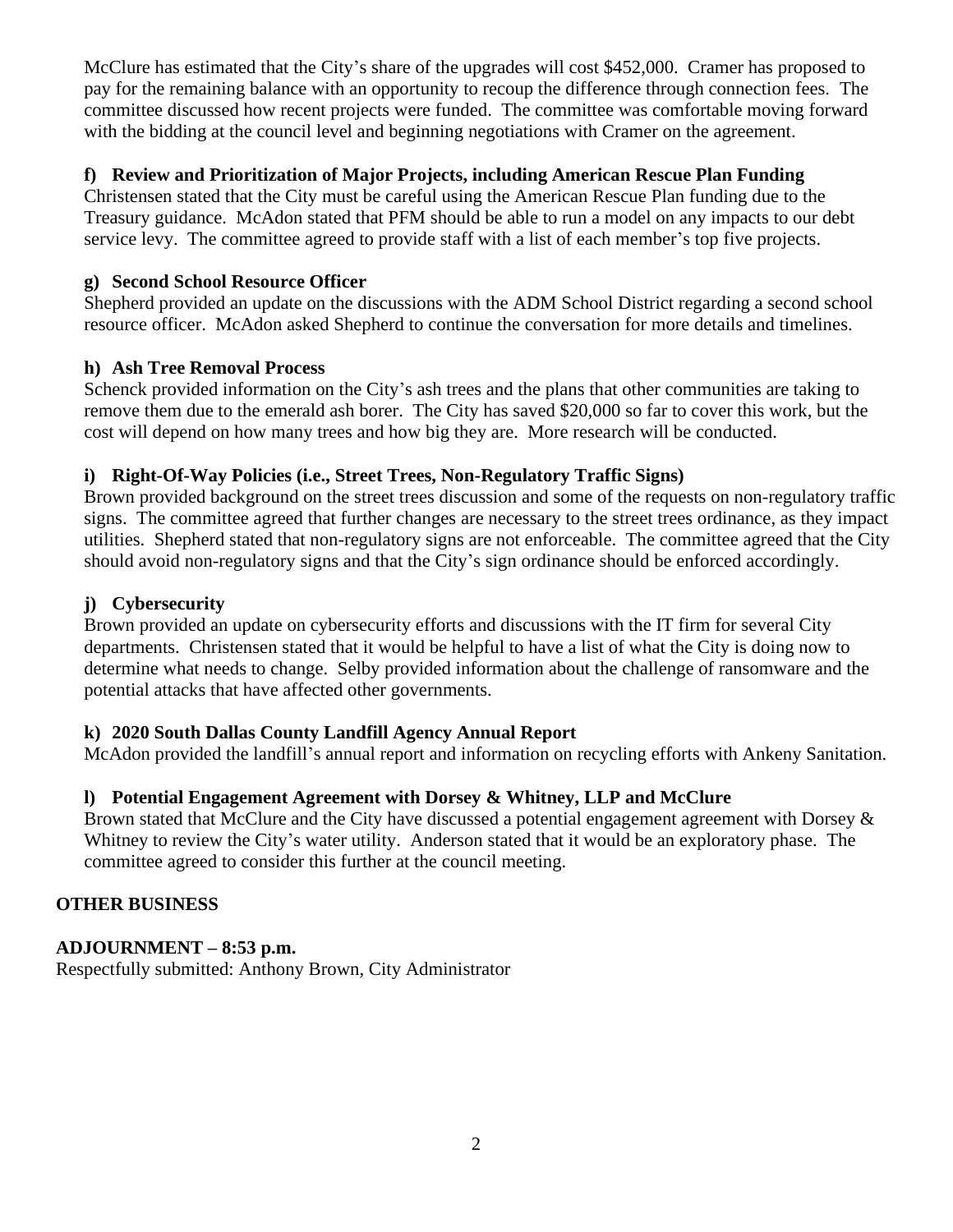# **City of Adel - Major Projects Planning Worksheet**

| <b>Project (alphabetical order)</b>        | <b>Planned</b><br><b>Timeline</b> | <b>Potential</b><br><b>Timeline</b> | Cost<br><b>Estimate</b>   | <b>Potential Funding Source</b>                                       | <b>Notes</b>                                                                          | 1st<br>2 <sub>nd</sub> |  | 3rd     | 4th             | 5th    | In No Order | <b>Total # of Votes</b> |
|--------------------------------------------|-----------------------------------|-------------------------------------|---------------------------|-----------------------------------------------------------------------|---------------------------------------------------------------------------------------|------------------------|--|---------|-----------------|--------|-------------|-------------------------|
| <b>Fire Station</b>                        |                                   | <b>TBD</b>                          | Unknown                   | <b>General Obligation Bond</b>                                        | No location or plans yet                                                              |                        |  |         |                 |        |             |                         |
| <b>HWY 169 (ADM-Fareway Intersection)</b>  | $\sim$                            | <b>FY21-22</b>                      | \$1 million               | <b>TSIP; General Obligation Bond;</b><br>Assessments                  | DOT, City, and McClure are meeting to discuss further                                 | 4 votes                |  |         |                 |        | 1 vote      | -5                      |
| Immediate Storm Water Projects             | $\sim$                            | FY21-22                             | Unknown                   | Storm Water and Sanitary Sewer Reserves                               | Bailey Court and Aaron Court; cost likely less than \$100,000                         |                        |  |         |                 |        |             |                         |
| Long-Term Storm Water Projects             | $\overline{\phantom{a}}$          | TBD                                 | Unknown                   | USDA-RD; ARP                                                          | Will require study; with Ann Ave. work, could be linked to Water<br><b>Tower Park</b> |                        |  |         |                 |        |             |                         |
| <b>Meadow Road</b>                         | $\overline{\phantom{a}}$          | <b>TBD</b>                          | \$4.5 million             | <b>General Obligation Bond; Assessments</b>                           | 31' street with curb, gutter, and sidewalks; annexation factor                        |                        |  |         |                 | 1 vote | 1 vote      | $\overline{3}$          |
| North 15th Street Bridge Replacement       | Must Let by June<br>14, 2024      |                                     | \$850,000                 | <b>RUT Reserves</b>                                                   | DOT will fund up to \$1 million of construction costs                                 |                        |  |         |                 |        |             |                         |
| <b>Public Works Building</b>               | $\overline{\phantom{a}}$          | <b>TBD</b>                          | Unknown                   | <b>General Obligation Bond</b>                                        | No location or plans yet                                                              |                        |  |         |                 |        |             |                         |
| <b>Rapids Street</b>                       | $\sim$                            | <b>TBD</b>                          | \$2.5 million             | <b>General Obligation Bond; Assessments;</b><br><b>USDA-RD or SRF</b> | Some water and sanitary sewer components                                              | 4 votes                |  |         |                 |        | 1 vote      | -5                      |
| Replace 2001 Fire Engine #102              | $\sim$                            | <b>TBD</b>                          | \$250,000 to<br>\$500,000 | <b>Internal Loan; General Obligation Bond</b>                         | Used or New? One truck or two?                                                        |                        |  |         | 2 votes 2 votes |        | 1 vote      | -5                      |
| Replace 2001 Fire Tanker #103              | $\overline{\phantom{a}}$          | <b>TBD</b>                          | \$250,000 to<br>\$500,000 | <b>Internal Loan; General Obligation Bond</b>                         | Used or New? One truck or two?                                                        | 2 votes                |  |         | 2 votes         |        | 1 vote      | -5                      |
| Southbridge Lift Station                   | $\sim$                            | FY21-22                             | \$2.5 million             | Development Agreement; Reserves                                       | City will finalize construction contracts soon                                        |                        |  |         |                 |        |             |                         |
| Southbridge Sanitary Sewer Extension       | $\sim$                            | FY21-22                             | \$245,000                 | <b>Sanitary Sewer Reserves</b>                                        | Completed                                                                             |                        |  |         |                 |        |             |                         |
| <b>Street Overlays</b>                     | $\blacksquare$                    | <b>FY21-22</b>                      | \$1 million               | <b>General Obligation Bond; RUT Reserves</b>                          | Includes City sidewalk and parking lot work                                           |                        |  | 2 votes | 1 vote          |        | 1 vote      |                         |
| Trail Expansion High School Area           | FY24-25 per<br>CIRTPA grant       |                                     | \$634,748                 | LOST; General Fund                                                    | CIRTPA will fund \$125,000                                                            |                        |  |         |                 |        |             |                         |
| <b>Trail Expansion South</b>               | FY23-24 per<br>CIRTPA grant       |                                     | \$519,315                 | LOST; General Fund                                                    | CIRTPA will fund \$180,000                                                            |                        |  |         |                 |        |             |                         |
| WWTP Admin. Building                       | $\overline{\phantom{a}}$          | FY21-22                             | \$1 million               | <b>USDA-RD; Sanitary Sewer Reserves</b>                               | City will need to request federal funds soon                                          |                        |  |         |                 |        |             |                         |
| <b>Water Tower Park Recreation Complex</b> |                                   | <b>TBD</b>                          | <b>Unknown</b>            | <b>General Obligation Bond; LOST</b>                                  | McClure will finalize initial concept this summer                                     |                        |  |         |                 | 1 vote |             |                         |

Updated 9/7/2021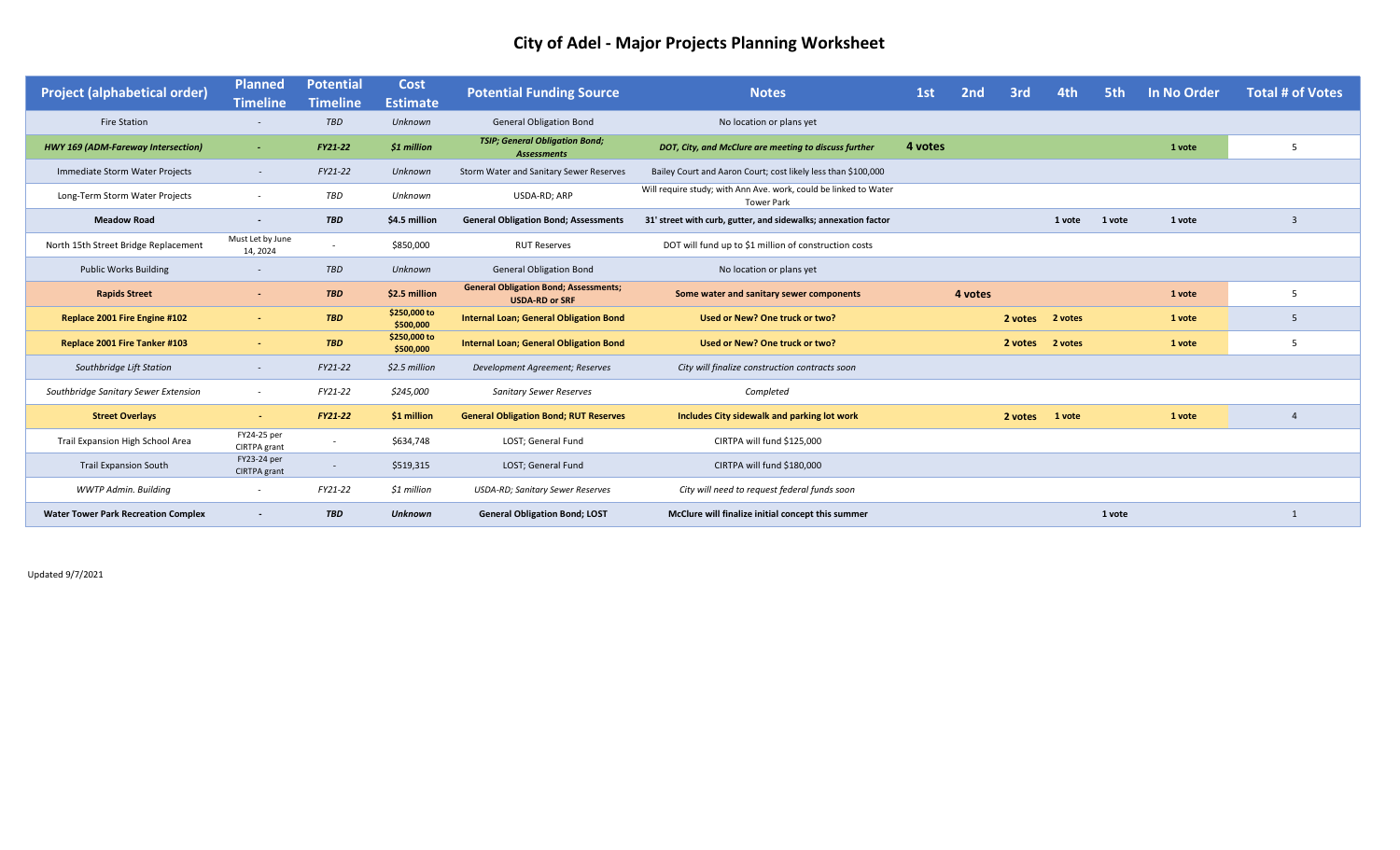# **City of Adel, Iowa EXHIBIT 1**

Financial Planning for Capital Projects Projection of G.O. Debt Capacity

| <b>Valuation &amp; Debt Limit Assumptions</b> |          |  |  |  |  |  |  |  |  |
|-----------------------------------------------|----------|--|--|--|--|--|--|--|--|
| <b>Valuation Growth</b>                       | $1.00\%$ |  |  |  |  |  |  |  |  |
| Legal Debt Limit                              | $5.00\%$ |  |  |  |  |  |  |  |  |
| Self-Imposed Limit                            | 80.00%   |  |  |  |  |  |  |  |  |

| <b>Beginning</b>                         |                  |                   |                        |                        | <b>TIF</b>                      |                 |                 | <b>Total</b>       | <b>Available</b> | <b>Available</b> |                    |
|------------------------------------------|------------------|-------------------|------------------------|------------------------|---------------------------------|-----------------|-----------------|--------------------|------------------|------------------|--------------------|
| <b>Fiscal</b>                            | 100%             | <b>Gross</b>      | <b>Effective</b>       | <b>Existing</b>        | Rebate                          | <b>Future</b>   | <b>Future</b>   | <b>G.O Debt</b>    | <b>Gross</b>     | <b>Effective</b> | Debt /             |
| <b>Year Payable</b>                      | <b>Valuation</b> | <b>Debt Limit</b> |                        |                        | Debt Limit G.O. Debt Agreements | <b>Projects</b> | <b>Projects</b> | <b>Outstanding</b> | Capacity         | Capacity         | <b>Legal Limit</b> |
|                                          |                  |                   |                        |                        |                                 |                 |                 |                    |                  |                  |                    |
| 2020<br>2019<br>$\sim$                   | 255, 234, 533    | 12,761,727        | 10,209,381             | 8,165,000              | 6,000                           |                 |                 | 8,171,000          | 4,590,727        | 2,038,381        | 64.03%             |
| 2021<br>2020<br>$\sim$                   | 269,081,456      | 13,454,073        | $10,763,258$ 7,415,000 |                        |                                 |                 |                 | 7,415,000          | 6,039,073        | 3,348,258        | 55.11%             |
| $-2022$<br>2021                          | 283,321,480      | 14,166,074        | 11,332,859 6,535,000   |                        |                                 |                 |                 | 6,535,000          | 7,631,074        | 4,797,859        | 46.13%             |
| 2022 -<br>2023                           | 317,922,118      | 15,896,106        | $12,716,885$ 5,845,000 |                        |                                 |                 |                 | 5,845,000          | 10,051,106       | 6,871,885        | 36.77%             |
| 2024<br>2023<br>$\sim$                   | 337,951,429      | 16,897,571        | 13,518,057             | 5,150,000              |                                 |                 |                 | 5,150,000          | 11,747,571       | 8,368,057        | 30.48%             |
| 2025<br>2024                             | 368,921,973      | 18,446,099        |                        | 14,756,879 4,440,000   |                                 |                 |                 | 4,440,000          | 14,006,099       | 10,316,879       | 24.07%             |
| 2025<br>2026                             | 372,611,193      | 18,630,560        | 14,904,448 3,885,000   |                        |                                 |                 |                 | 3,885,000          | 14,745,560       | 11,019,448       | 20.85%             |
| 2027<br>$2026 -$                         | 376, 337, 305    | 18,816,865        | 15,053,492             | 3,365,000              |                                 |                 |                 | 3,365,000          | 15,451,865       | 11,688,492       | 17.88%             |
| 2027<br>$-2028$                          | 380,100,678      | 19,005,034        | 15,204,027             | 2,835,000              |                                 |                 |                 | 2,835,000          | 16,170,034       | 12,369,027       | 14.92%             |
| 2029<br>$2028 -$                         | 383,901,685      | 19,195,084        | 15,356,067             | 2,295,000              |                                 |                 |                 | 2,295,000          | 16,900,084       | 13,061,067       | 11.96%             |
| $2029 -$<br>2030                         | 387,740,702      | 19,387,035        |                        | 15,509,628   1,750,000 |                                 |                 |                 | 1,750,000          | 17,637,035       | 13,759,628       | 9.03%              |
| 2031<br>$2030 -$                         | 391,618,109      | 19,580,905        | 15,664,724             | 1,190,000              |                                 |                 |                 | 1,190,000          | 18,390,905       | 14,474,724       | $6.08\%$           |
| 2032<br>2031<br>$\overline{\phantom{a}}$ | 395,534,290      | 19,776,714        | 15,821,372             | 625,000                |                                 |                 |                 | 625,000            | 19, 151, 714     | 15,196,372       | 3.16%              |
|                                          |                  |                   |                        |                        |                                 |                 |                 |                    |                  |                  |                    |

- Addition of estimated assessed valuation from abatement program per document from Anthony.

- Rebate payments to Cramer & Associates, Inc. Starting January 1, 2021 payable FY 2022-23 first anticipated TIF rebate payments @ 75% of available increment.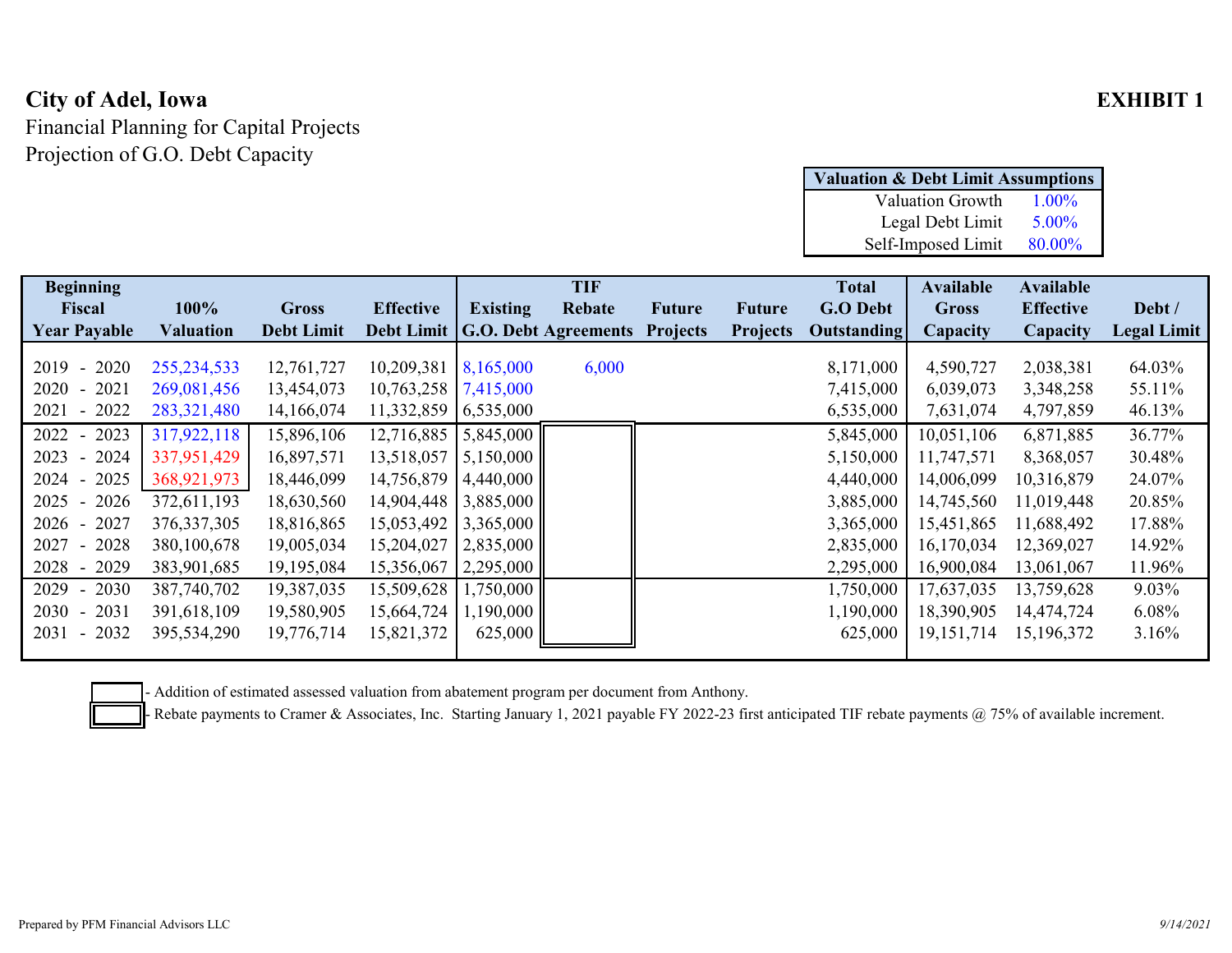# **City of Adel, Iowa EXHIBIT 2**

Financial Planning for Capital Projects Projection of Tax Levies & Tax Rate Impact **Tax Rate Impact Summary**

| <b>Tax Rate Impact Summary</b> |           |
|--------------------------------|-----------|
| Tax Impact FY 20-21            | 0.02074   |
| Tax Impact FY 21-22            | (0.05048) |
| Tax Impact FY 22-23            | 0.00000   |
| Tax Impact FY 23-24            | 0.00000   |

|                         |                  |               | <b>Current</b> | <b>Current</b> |             |                  |              |                 | <b>Existing</b> |             |              |                |                  |                |
|-------------------------|------------------|---------------|----------------|----------------|-------------|------------------|--------------|-----------------|-----------------|-------------|--------------|----------------|------------------|----------------|
| Fiscal                  | <b>Total Tax</b> | $\frac{1}{2}$ | <b>Taxes</b>   | Tax Rate/      | <b>Misc</b> |                  | <b>State</b> | Total           | Debt            | Fiscal      | <b>Total</b> | <b>Surplus</b> | <b>Beginning</b> | Ending         |
| <b>Year Pavable</b>     | <b>Valuation</b> | <b>Growth</b> | <b>Levied</b>  | \$1,000        | Adjust.     | <b>Abatement</b> | Reimb.       | <b>Revenues</b> | <b>Service</b>  | <b>Fees</b> | <b>Uses</b>  | (Deficit)      | <b>Balance</b>   | <b>Balance</b> |
|                         |                  |               |                |                |             |                  |              |                 |                 |             |              |                |                  |                |
| 2019<br>$-2020$         | 161,435,311      | 5.88%         | 323,524        | 2.00405        | (4,358)     | 680,724          | 8,472        | .008,362        | 951,859         | 2,500       | 954,359      | 54,003         | 49,505           | 103,508        |
| 2020<br>2021<br>$\sim$  | 165,382,984      | 2.45%         | 334,865        | 2.02479        |             | 719,590          | 8,418        | .062,873        | 1,053,955       | 0.000       | 1,054,955    | 7,918          | 103,508          | 111,426        |
| 2021<br>$-2022$         | 176,036,460      | $6.44\%$      | 347,551        | 1.97431        |             | 497,104          | 7,841        | 852,496         | 843,655         | 000.1       | 844,655      | 7,841          | 111,426          | 119,266        |
| 2022<br>$-2023$         | 193,022,557      | $9.65\%$      | 381,086        | 1.97431        |             | 452,019          |              | 833,105         | 832,105         | 1,000       | 833,105      |                | 119,266          | 119,266        |
| 2023 - 2024 202,697,053 |                  | 5.01%         | 400,187        | 1.97431        |             | 431,268          |              | 831,455         | 830,455         | 1,000       | 831,455      |                | 119,266          | 119,266        |
| 2024 - 2025 218,273,817 |                  | 7.68%         | 430,940        | 1.97431        |             | 231,315          |              | 662,255         | 661,255         | 000.1       | 662,255      |                | 119,266          | 119,266        |
| 2025<br>$-2026$         | 218,819,502      | 0.25%         | 147,209        | 0.67274        |             | 466,146          |              | 613,355         | 612,355         | 1,000       | 613,355      |                | 119,266          | 119,266        |
| $-2027$<br>2026         | 219,366,551      | 0.25%         | 149,576        | 0.68185        |             | 462,524          |              | 612,100         | 611,100         | $0.000$ ,   | 612,100      |                | 119,266          | 119,266        |
| 2027<br>$-2028$         | 219,914,967      | 0.25%         | 151,686        | 0.68975        |             | 458,674          |              | 610,360         | 609,360         | 000.1       | 610,360      |                | 119,266          | 119,266        |
| $-2029$<br>2028         | 220,464,754      | 0.25%         | 162,770        | 0.73830        |             | 440,340          |              | 603,110         | 602,110         | 1,000       | 603,110      |                | 119,266          | 119,266        |
| 2029<br>$-2030$         | 221,015,916      | 0.25%         | 164,000        | 0.74203        |             | 441,215          |              | 605,215         | 604,215         | 1,000       | 605,215      |                | 119,266          | 119,266        |
| 2030<br>$-2031$         | 221,568,456      | 0.25%         | 164,950        | 0.74447        |             | 431,470          |              | 596,420         | 595,420         | $0.000$ ,   | 596,420      |                | 119,266          | 119,266        |
| 2031<br>$-2032$         | 222, 122, 377    | 0.25%         | 165,300        | 0.74418        |             | 476,195          |              | 641,495         | 640,495         | 1,000       | 641,495      |                | 119,266          | 119,266        |